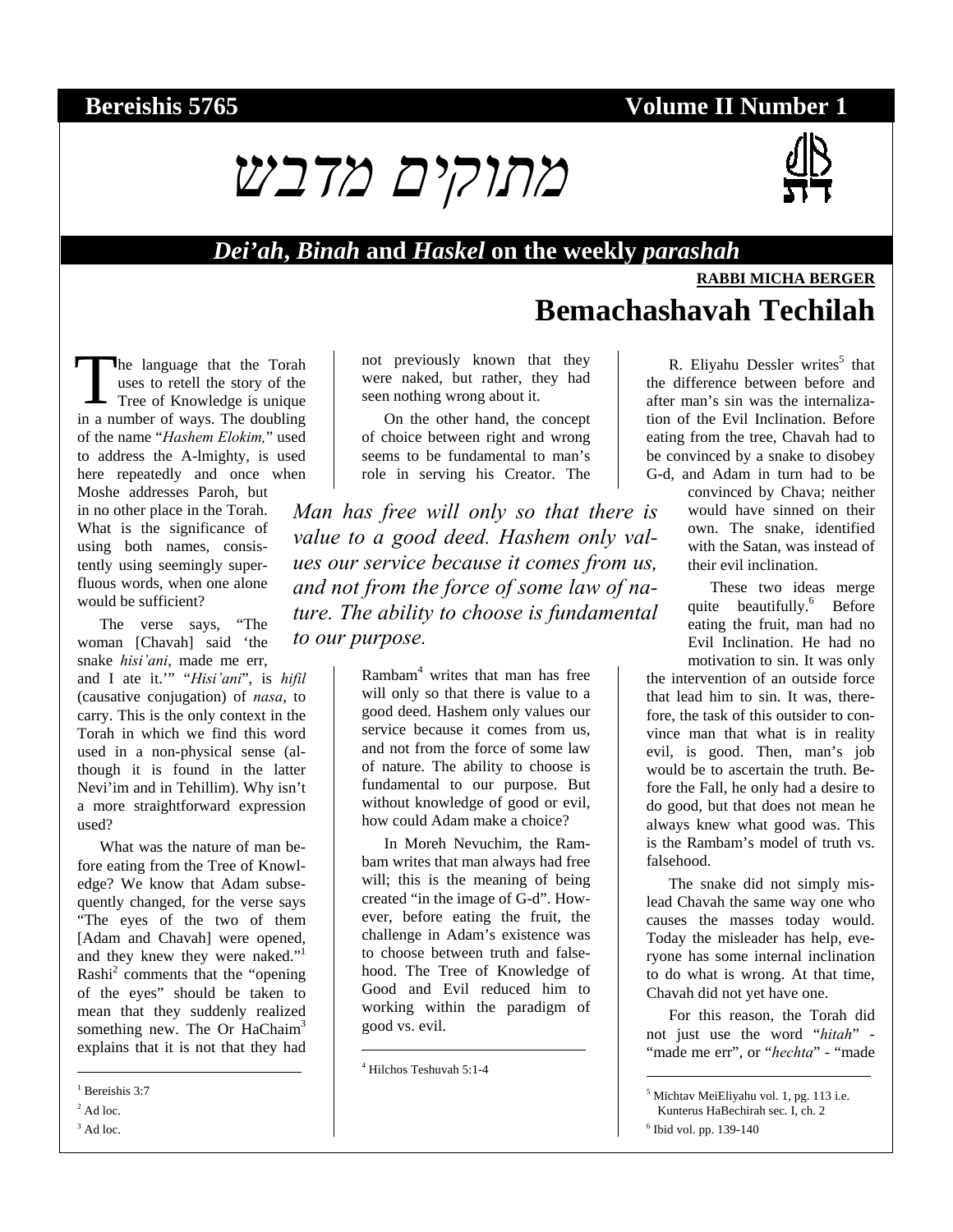me sin". The word used is "*hisi'ani*", "he made me get carried." Just as the object getting carried is moving through the volition of the carrier, here too, the jump from good to evil was that of the snake. The language is unique because the case was unique.

This idea of the difference between pre-sin and post-sin Adam might also explain why we find Hashem referred to as Hashem-Elokim.

Rav Samson Raphael Hirsch relates the word "*shem*," name, with the word "*sham*," there, since both have the same spelling, *shin mem*. Both are used to reference to an object. Thus, he translates "*shem*" as not only name, but also perception. When we talk about the "Name of G-d", we mean our perceptions of Him.

Since it is impossible for man to comprehend G-dliness, when we talk about G-d's attributes we can only talk about our perception of them7 . When we talk about His Mercy, Wrath, and Justice, we really mean the Hashem's behavior looks similar to what we would do

7 Moreh Nevuchim 1:58, Kuzari 2:2 onward

l

when we fell mercy, anger, just, etc...<sup>8</sup> In reality all of G-d's actions are a product of His goodness.<sup>9</sup>

The name "*Hashem*" is used in the Thirteen Divine Attributes.<sup>10</sup> It is used to refer to the Almighty when He is showing Divine Mercy. The name "*E-lokim*" is an expression of Divine Justice.<sup>11</sup>

In reality, though, G-d does not change moods or attitudes. He is timeless, and therefore cannot be subject to change. He is also above such human frailties as emotions. This is because, as Rav Hirsch and the Rambam suggest, these names describe how we perceive Hashem, not His unknowable reality.

We teach our children that Hashem is in heaven, and at the same time that He is everywhere. That He is remote and unreachable, and also that He is always nearby, available when we need Him. Imminent and yet Transcendent. If either sentence would be presented to most of us separately, we would agree to either. This dichotomy is

 $\overline{a}$ 

umerous purposes are given in the Torah for the creation of the sun, moon and stars (Bereishis 1:14- 15 and 1:17-18). One of them, "to differentiate between the light and the darkness" (verse 18), is very puzzling. After all, the sun and stars (and by extension, the moon) are the sources of the light, so how can they be described as the vehicles through which we determine what is "light" and what is "dark?" N

Although another purpose given is "to differentiate between the day

and the night" (verse 14), and they determine which is "day" and which is "night" (see Rashi's explanation for the word "and for days" in the same verse), the Rashbam explains that we know when each day starts and ends from sunrise and sunset (and when the stars come out). Therefore, they do, in effect, help us differentiate between "day" and "night." And while the Rashbam explains the other verse the same way, why would the Torah need to tell us this twice, and why would it

## **2** *Mesukim Midevash*

not G-d's but man's. He is near us, for we have a spark of the divine. Yet He is also remote, for we have an inclination to serve our baser selves.

At a time when man has no internalized evil, he can understand the unity of Hashem's actions. When Adam and Chavah ate the fruit, they diminished in their perception of G-d. Once they had a conflict of desires, the idea of a Being who was totally one of purpose was forever closed to them.

The name of G-d understandable by pre-sin Adam was Hashem-Elokim, a unified view. Adam and Chavah could understand to a greater extent than we can that the apparent contradictions: justice vs. mercy, imminence vs. transcendence, are just that, apparent.

When the day comes that the world will once again be unified to one purpose, "and all the children of the flesh will call in your name" as we say in Aleinu, we are promised a restoration of this closer relationship with Hashem. "And Hashem will be accepted as King over all the earth; on that day Hashem will be One, and His Name will be one."

# **RABBI DOV KRAMER Bakeish Shalom**

change from "day" and "night" to "light" and "dark?"

Also deserving a closer look are the terms "heaven" and "earth" used in the first verse. If G-d created "heaven" and "earth" on the first day, how are we told that the sky ("*rakiya*") was called "heaven," when it was created on the second day! And the dry land that appeared on the third day is called "earth," even though we were told about how "empty" and "void" the "earth" was on the first day. Were "heaven"

<sup>8</sup> Rambam, Hilchos Yesodei HaTorah 1:11

<sup>9</sup> Emunos VeDei'os ch. 3

 $10$  Shemos 34:6

<sup>&</sup>lt;sup>11</sup> Rashi, Bereishis 1:1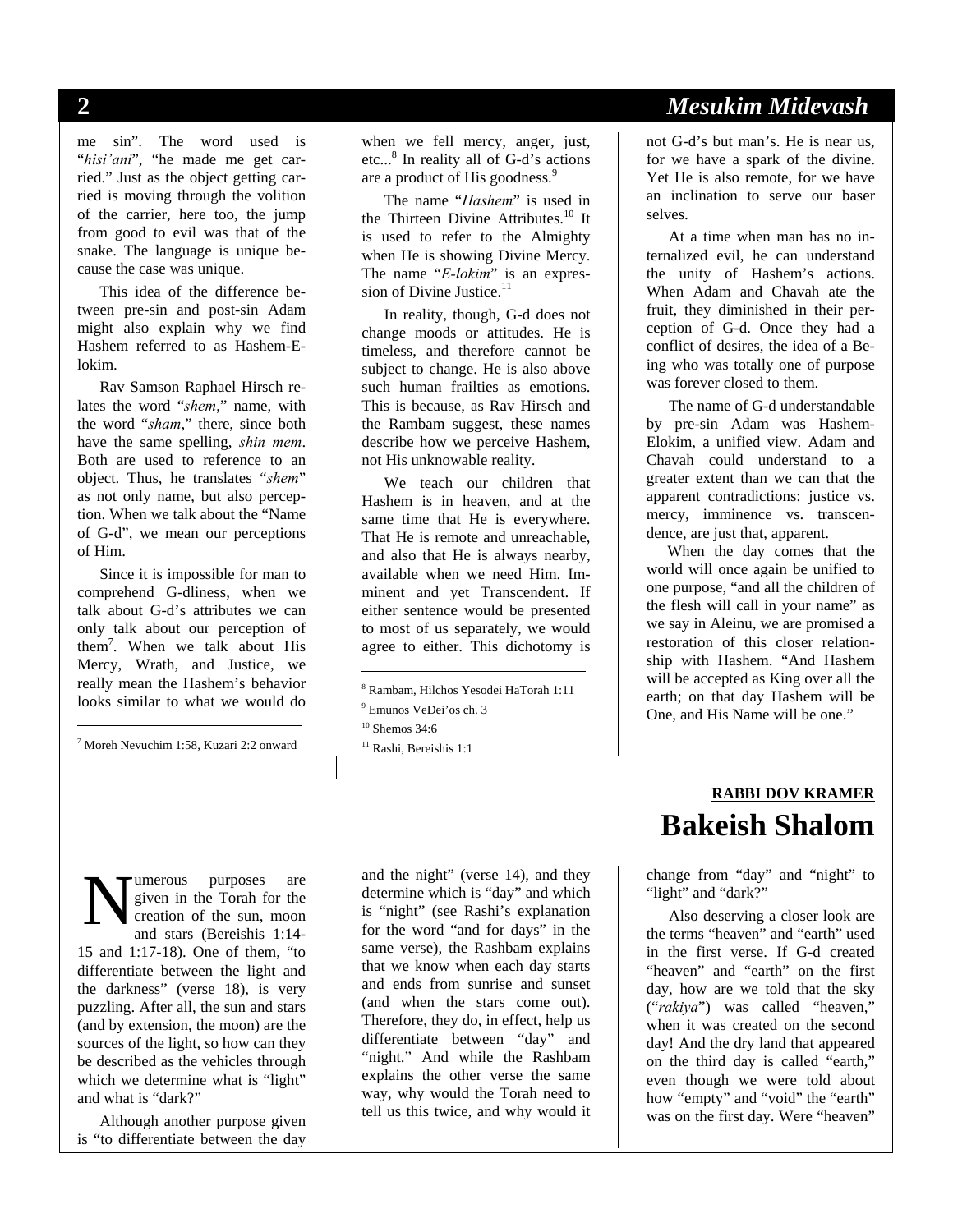### *Mesukim Midevash* **3**

and "earth" created on the first day, or the second and third days?

There are two parts of creation, the physical and the spiritual. Everything that G-d created can be put in one of these categories, with the exception of humans. Each person has both a physical body and a spiritual soul. The world was created to give man the opportunity to

use the physical, tangible aspects of creation to raise his (or her) spirituality; to develop and nourish the soul. It follows, therefore, that this would be alluded to in the very first verses of the Torah.

"Heaven," in the first verse, can be said to refer to all things spiritual, while

"earth" refers to everything that is physical. "In the beginning, G-d created everything that is spiritual and everything that is physical." But they were two separate entities, and because the "earth" was devoid of any spirituality, it was covered in "darkness." Even though G-d's "spirit" was hovering right over the "earth," there was no means for the physical part of creation to connect to the spiritual part. G-d therefore said, "let there be light," i.e. a way to allow the physical to reach the spiritual. $<sup>1</sup>$ </sup>

l

This theme continues on the second day, as spirituality is given the ability to "spread" (the literal definition of "*rakiya*") to the physical creation. Just as man has the ability to choose between developing his spirituality or focusing on his physical, animal-like body, the "*rakiya*" separated between the "waters above it" (i.e. those that use material

*By instilling spirituality into something physical, we allow it to also be called "spiritual." It is up to each individual to choose the spiritual over the physical, to make use of the physical for spiritual purposes.* 

> things for spiritual purposes) and those "below it." By instilling spirituality into something physical, we allow it to also be called "spiritual" ("heaven"). It is up to each individual to choose the spiritual over the physical, to make use of the physical for spiritual purposes.

> However, it is not always easy to differentiate between what is good and what is not. Not everything appears as "black and white;" often times there are "gray" areas. But if you put gray under a microscope, you can see how it is made up of a lot of little black and white

lei 6:23, "for a candle is [representative of] a mitzvah, and Torah is light."

 $\overline{a}$ 

dots. From afar it looks gray, but in reality it too is just a finer form of black and white. The trick is to get close enough, or obtain enough magnification, to be able to differentiate the "black" from the "white" inherent in every "gray" area.

Additionally, it is rather easy to see "light" during the day, to find ways to grow spiritually in a spiri-

tual environment. We also need to be able to find the "nuggets" of "light" when it is dark, to find the spiritual potential in each and every situation. These ideas can be learned from the "heavenly lights," as the dark night sky contains stars that can be as bright as our sun. It may seem

dark at first, but if you look long enough, and carefully enough, you can differentiate the light from, and see the light contained within, the darkness. This might be what the Torah is teaching, by telling us- after mentioning the stars (and not just after describing the sun and moon)-- that they can help us differentiate between "light" and "dark."

As we begin reading (and learning) the Torah again, let us take the opportunity to gain from the lessons contained within it, and continue our spiritual journey through the physical world.

he first verse of *Shema* is often described as a doxology, a summary of our faith. "Hear Israel, Hashem is our G-d, Hashem is One." When asked to explain the concept, it is natural to gloss over the first two words, seeing the call for Yisrael to listen as merely an introductory clause. T

The community is an essential part of *tefillah*. Nearly all of our *tefillos* are phrased in the plural. (According to the Vilna Gaon, all *tefillos* are in the plural. Prayers written in the singular are not *tefillos* but rather *techinos*, a different kind of prayer.)

The Arizal requires that one must precede *tefillos* with an accep-

## **RABBI MICHA BERGER Sefasai Tiftach**

tance of the obligation to love one's neighbor as oneself. Many *siddurim* include a formal declaration to this effect, either before "*Modeh Ani*" or "*Baruch SheAmar*". The Arizal even writes that without this acceptance, one's *tefillos* are powerless. He finds a hint to this in Joseph's brothers' words, "*Mah betza* – What is the purpose if we kill our

<sup>&</sup>lt;sup>1</sup> See Megillah 16a, where the verse "For the Jews there was light" (Esther 8:16) is explained as their having "Torah," and Mish-